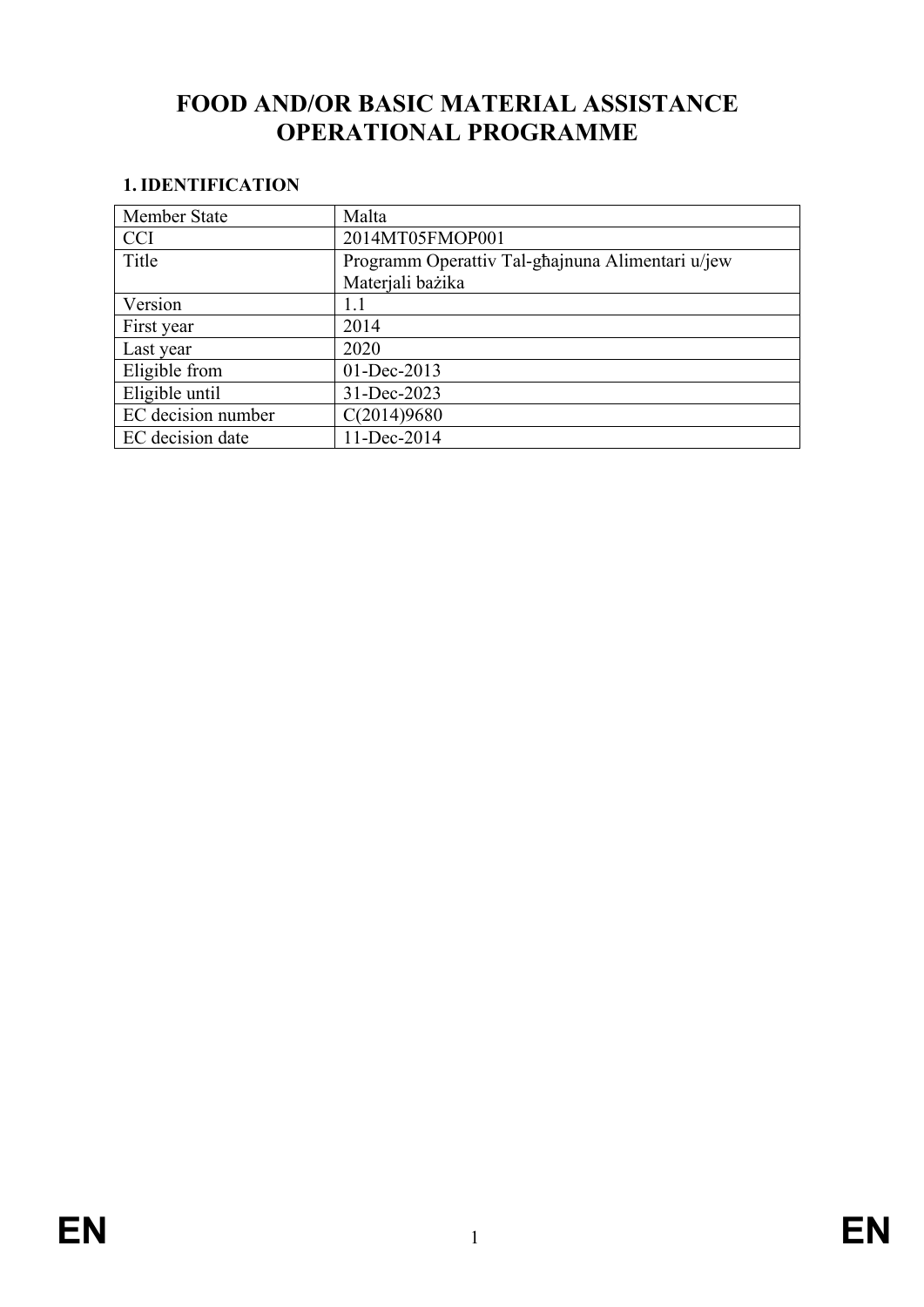# **2. PROGRAMME FORMULATION**

### **2.1 Situation**

#### **An identification and a justification of the material deprivation(s) to be addressed.**

#### *Identification and justification of the material deprivation to be addressed*

Malta faces similar challenges as other Member States when it comes to poverty and social exclusion. In 2013, 24.0% of the population in Malta, equivalent to 99,020 persons[1], were deemed to be at risk of poverty or social exclusion and 29,290 households were receiving non-contributory social security benefits. Malta's national target, as agreed with the European Commission, is to lift around 6,560 persons out of the risk of poverty and social exclusion by 2020[2].

There are a number of vulnerable groups in society that are exposed to greater risk of poverty and social exclusion[3]. The elderly along with children are at greater risk of poverty and social exclusion and therefore have a higher risk of material deprivation. In 2013, 32% of persons under the age of 18 years and 20.8% of the elderly over 65 years of age were at the risk of poverty or social exclusion[4]. Furthermore, there is a notable difference between the at-risk-of-poverty rate of households with and without dependent children. In fact, in 2013, figures stood at 19.7% and 11.3% respectively[5]. Besides, households with two or more dependent children were deemed at a greater risk of poverty when compared to households with one dependent child. As for the elderly cohort, a difference also exists between single and non-single households. In particular, households with two adults, of which one is aged 65 years and over had an at-risk-ofpoverty rate of 19.0%, whilst one person households of 65 years and over had a lower rate of 15.7%[6].

Despite the various deprivations that different vulnerable groups generally face, Malta has chosen to focus its FEAD OP exclusively on food deprivation measures. In 2013, around 61,545 persons (14.9%) could not afford to eat a meal with meat, chicken, fish (or vegetarian equivalent) every second day[7]. Government recognises that food deprivation has severe and broad implications across all age groups. The undernourishment of children is not only a medical and a social problem, but also a long-term economic setback, as such children are less likely to achieve the level of education that they may aspire for when compared to children with adequate nourishment. For adults, this implies that food deprivation significantly reduces their long-term potential to attain and/or hold a job that ends their dependency on welfare schemes.

The decision to focus exclusively on food deprivation is also motivated by the fact that the FEAD programme was created to replace the 2005-2013 Food Distribution Programme for the Most Deprived Persons of the Community (MDP), which had a budget of  $\epsilon$ 4.85 million. With a budget which is close to that of the previous programme, the provision of other basic goods in addition to food without impinging on the level of quality and quantities of the food items distributed is difficult under the new programme. Other household deprivations, such as domestic energy costs, are being addressed through specific measures such as the reduction of household energy bills by an average of 25% with effect from March 2014.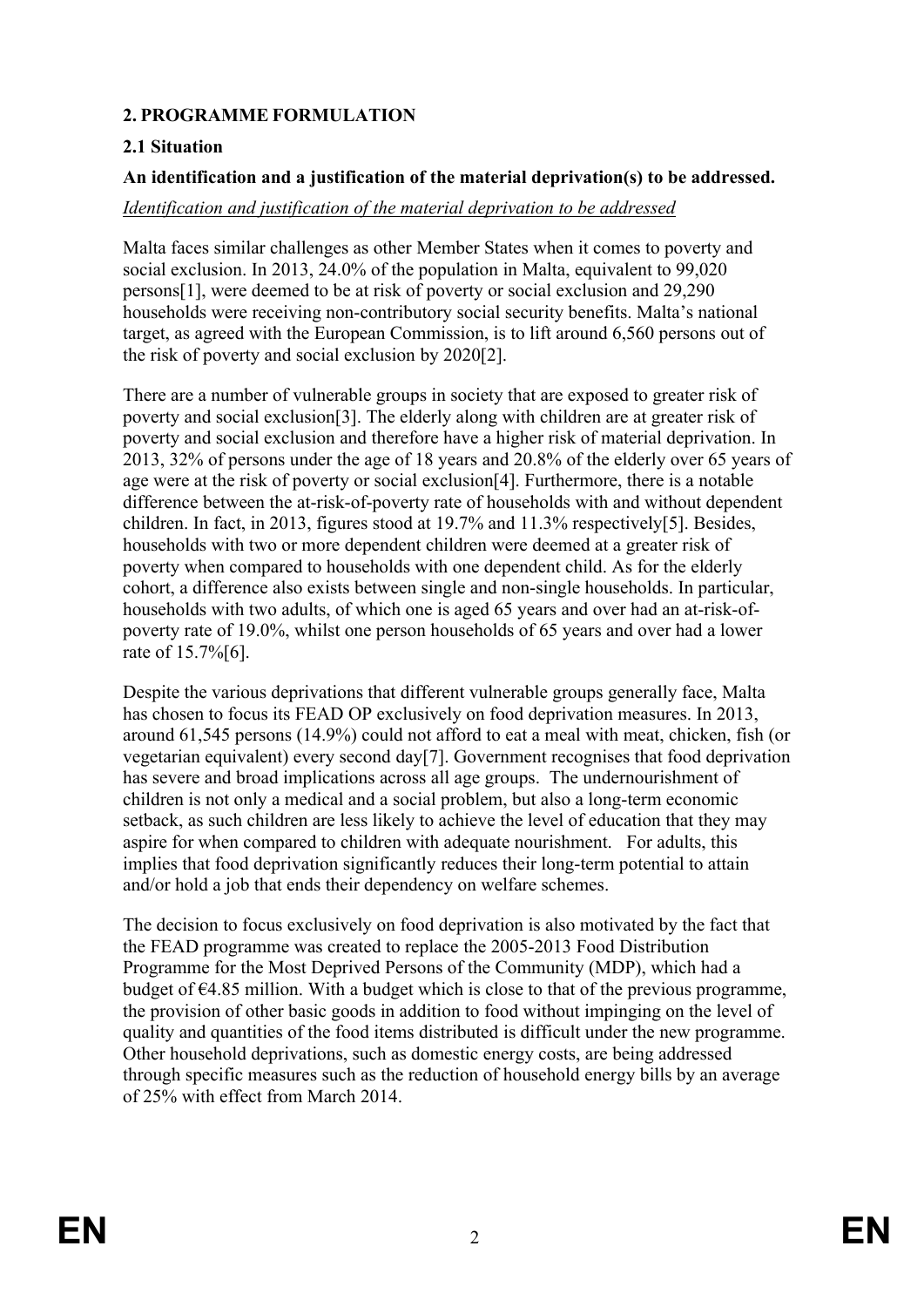# *Indication of type of Material Deprivation Addressed*

The OP will support food deprivation and will target the most deprived households, particularly those having children and the elderly.

[1] NSO, SILC 2013: Salient Indicators, 3 September 2014, available from http://www.nso.gov.mt/statdoc/document\_view.aspx?id=3853 [Accessed on 5 September 2014]

[2] Malta's National Reform Programme Under the Europe 2020 Strategy, 2011; Available from http://ec.europa.eu/europe2020/pdf/nrp/nrp\_malta\_en.pdf [Accessed on 23 July 2014]

[3] Partnership Agreement of Malta 2014-2020, Ministry for European Affairs and Implementation of the Electoral Manifesto, March 2014

[4] NSO, SILC 2013: Salient Indicators, 3 September 2014 available from http://www.nso.gov.mt/statdoc/document\_view.aspx?id=3853 [Accessed on 5 September 2014]

[5] Ibid

[6] Ibid

[7] Ibid

# **Indication of the type of material deprivation(s) retained for the OP.**

1 - Food Deprivation

# **2.2 Material deprivation addressed**

# **Material deprivation type: 1 -** Food Deprivation

2.2.1 Description

#### *Items to be provided*

This OP aims to provide the most deprived households with periodic distribution of food items to alleviate the risk of poverty prevalent amongst these persons and to help improve their living standards. Food packages will be distributed to deprived households, taking into account the financial situation of such households in accordance with preestablished selection criteria explained in Section 3.1.

As an example, the following food items will be considered:

- Long life milk;
- Assorted dried nuts:
- Tinned fish chunks:
- Baked beans;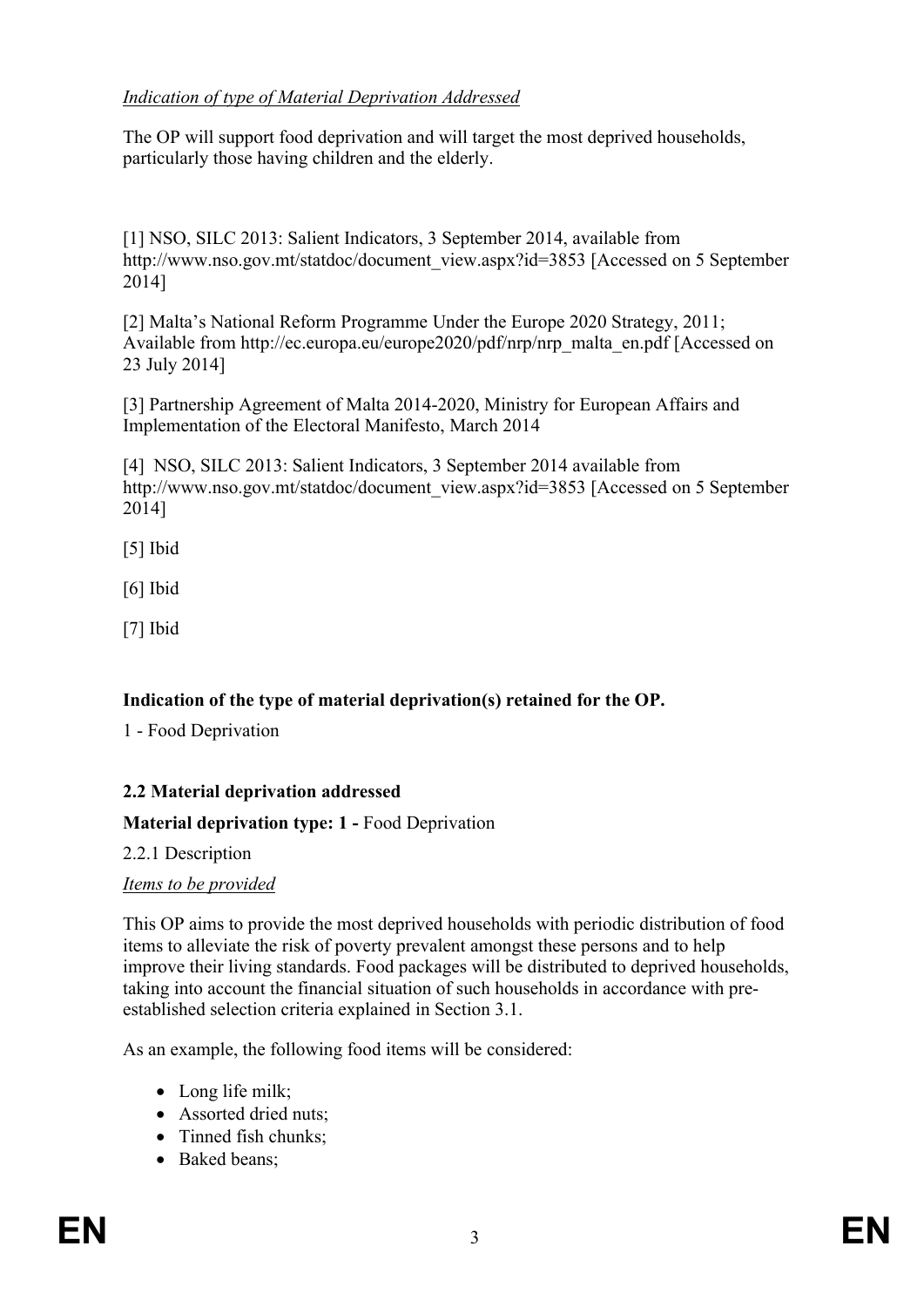- Tinned tomatoes (Polpa);
- Whole wheat cereal;
- Corn flakes:
- Lentil /Pulses soup mix;
- Pasta (dry not fresh);
- Rice:
- Tinned vegetables;
- Tinned fruit;
- Tinned sausages.

The above list is intended to provide an indication of what the food packages will contain. Changes may be considered in the course of the programme duration if the need arises. The mechanism for the implementation of such changes will be elaborated upon in the management and control system document that will be developed for this OP.

### *Supply chain*

Malta is appointing the Ministry responsible for social policy[1] as an Intermediary Body (IB) for FEAD. Amongst other tasks, the IB will also be responsible for the purchase of food supplies to be provided to the partner organisations (POs) through an open call for tenders for the procurement of food under this OP. The selected supplier/s will be responsible for the provision of food packages as well as its delivery to the POs. The POs will then be responsible to store the food packages until the food is disseminated to the target recipients. Therefore, payments to the supplier will cover the costs of purchasing the food packages and the costs incurred in relation to transportation to the POs.

The IB will also have the responsibility to identify the eligible target group in line with the established selection criteria in Section 3.1 prior to every food issue to end recipients. The IB will issue the entitlement slips which identify the recipients as being eligible to receive food assistance under FEAD. The entitlement slips will be distributed to recipients by post. The eligible households are envisaged to indicatively receive the food packages 3 times a year. Food distribution to end recipients falls under the responsibility of the POs and where possible will be carried out at locality level to make it easily accessible for end recipients. End recipients will be able to pick up the food provided from the POs, in the premises of the choice of the POs, upon the presentation of the entitlement slip. Given that the task of food distribution to the target population is entrusted to the POs, the OP will be able to claim the flat rate as defined in Article 26.2.c to cover the administration, transport and storage costs.

#### *Accompanying measures*

In order to ensure that the funds available under this Programme are used to address food deprivation directly, accompanying measures as defined in Article 2 (11) will not be funded through this OP. Malta will ensure that POs participating in the programme (directly or in co-operation with other organisations) will carry out accompanying measures. This is included as a qualifying criterion for the selection of POs under Section 3.3. The indicative list of accompanying measures that will be offered together with food assistance includes: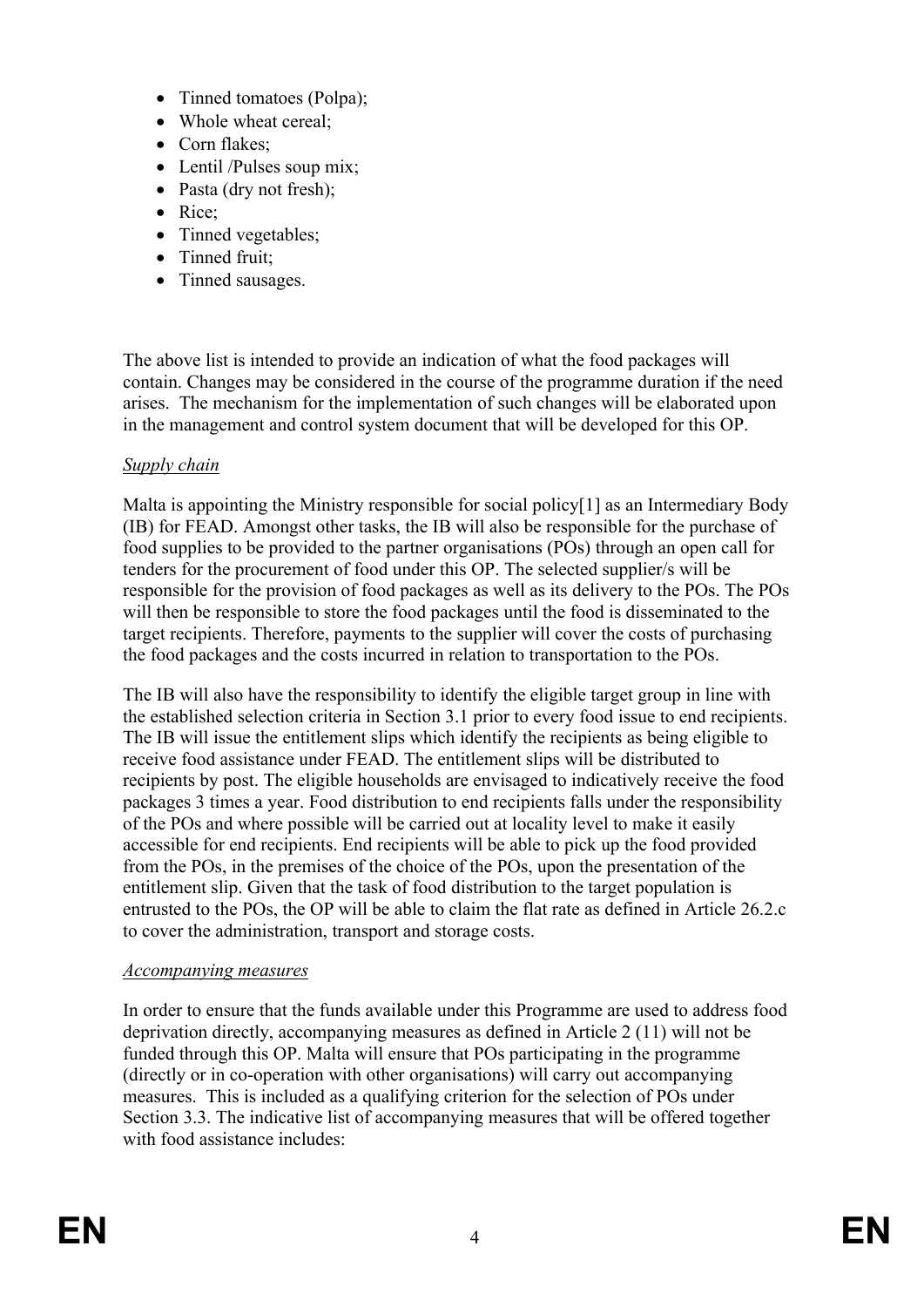- Provision of information on healthy eating /cooking; and
- Provision of advice on individual/household budget management and/or employment.

The list of accompanying measures may vary depending on the target groups and the role of the partner organizations that will be selected to participate under this OP.

[1] In 2014, this is the Ministry for the Family and Social Solidarity (MFSS)

# 2.2.2 National schemes

Government is committed to combating poverty and social exclusion and in this regard is undertaking various measures, funded through national and EU funds, to address these issues. FEAD is expected to complement national measures outlined below. Section 2.3 also provides details on other measures aiming towards combating poverty and social exclusion.

# *Real income and social benefits*

Real income and social benefits are provided for under the Social Security Non-Contributory Scheme through the provision of financial assistance to those satisfying the conditions determined through relevant pre-established criteria including means testing. This provides for simultaneous coverage in those cases where the relevant criteria are satisfied. Moreover, this scheme provides additional assistance to specific categories of the population who have limited financial means.

# *Child Supplement*

In March 2014, Government announced the introduction of a Child Supplement scheme to be provided as from September 2014 aimed at addressing poverty among children. Households with children earning less than  $\epsilon$ 11,000 will benefit from the scheme.

# **2.3 Other**

# *A. Other National Schemes*

### *The Food Distribution Programme for the Most Deprived Persons of the Community 2005-2013*

Malta participated in this programme between 2005 and 2013. The objective of the scheme was to supply food from intervention stocks, although more recently, the scheme became increasingly reliant on Community/Union market purchases. Food was supplied to the most deprived persons through organisations engaged in social or charitable activity.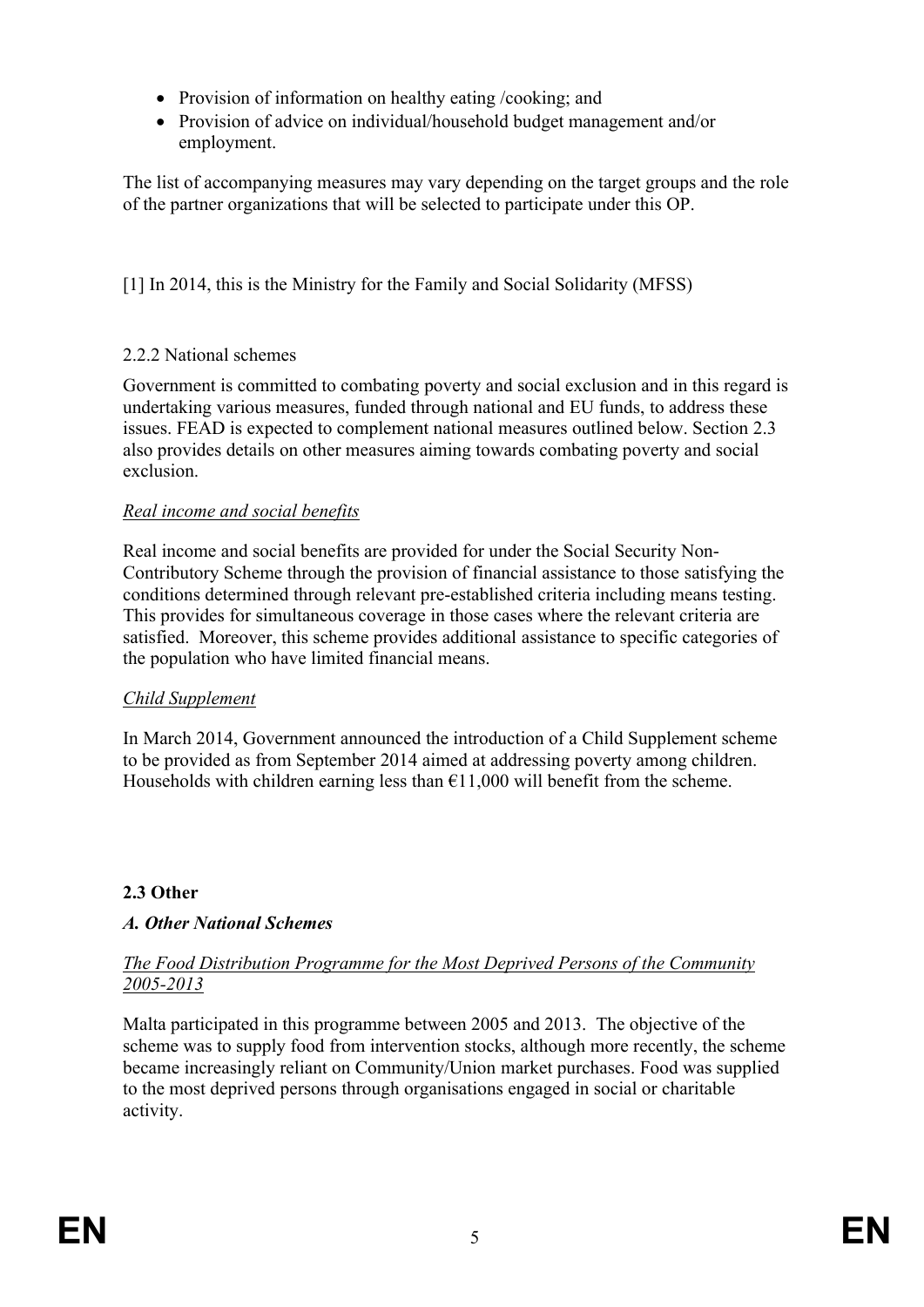Malta was allocated a total budget of  $\epsilon$ 4.85 million over the 9 year period. On average circa 16,700 persons benefited per annum through the progamme. The beneficiaries of this scheme were those persons and their dependants, as well as caring and residential institutions, who fall under one or more of the following:

- Persons who have no possibility of maintaining themselves and/or whose income is below the basic standard of living;
- Persons who reside in non-governmental institutions, etc;
- Persons who receive non-contributory social security assistance including:
- 1. elderly persons with insufficient means;
- 2. unmarried mothers/single parents;
- 3. unemployed persons;
- 4. people experiencing poverty, including the homeless;
- 5. disabled persons (severely/mentally disabled, blind);
- 6. children at risk;
- 7. persons qualifying for the pink card[1] through a "means test".

#### *Other national measures addressing risk of poverty and social exclusion*

Malta's 2014 Budget includes measures that are envisaged to have a positive impact on low income earners comprising:

- $\bullet$  the reduction of household energy bills by an average of 25% and household water bills by 5%:
- reduction in income tax for unemployed women over 40 years of age entering the labour market;
- helping the long-term unemployed join the labour market by continuing to receive a percentage of their Social Security benefits for a period of 3 years after taking up paid employment;
- helping single parents find employment by providing tax credits for taking vocational courses and for entering full time education;
- extension of widow's and widowers' pension entitlement;
- increase in allowance for children with disability;
- tax-exempt Cost of Living Adjustment payments for minimum wage earners and for pensioners who are currently taxed.

These measures are complementary to the FEAD Programme as they are also expected to contribute towards the fight against poverty and social exclusion.

In addition to these measures, Malta also provides universal free public healthcare and education up to tertiary level which also contributes to the fight against poverty and social exclusion.

#### *B. Policy Documents*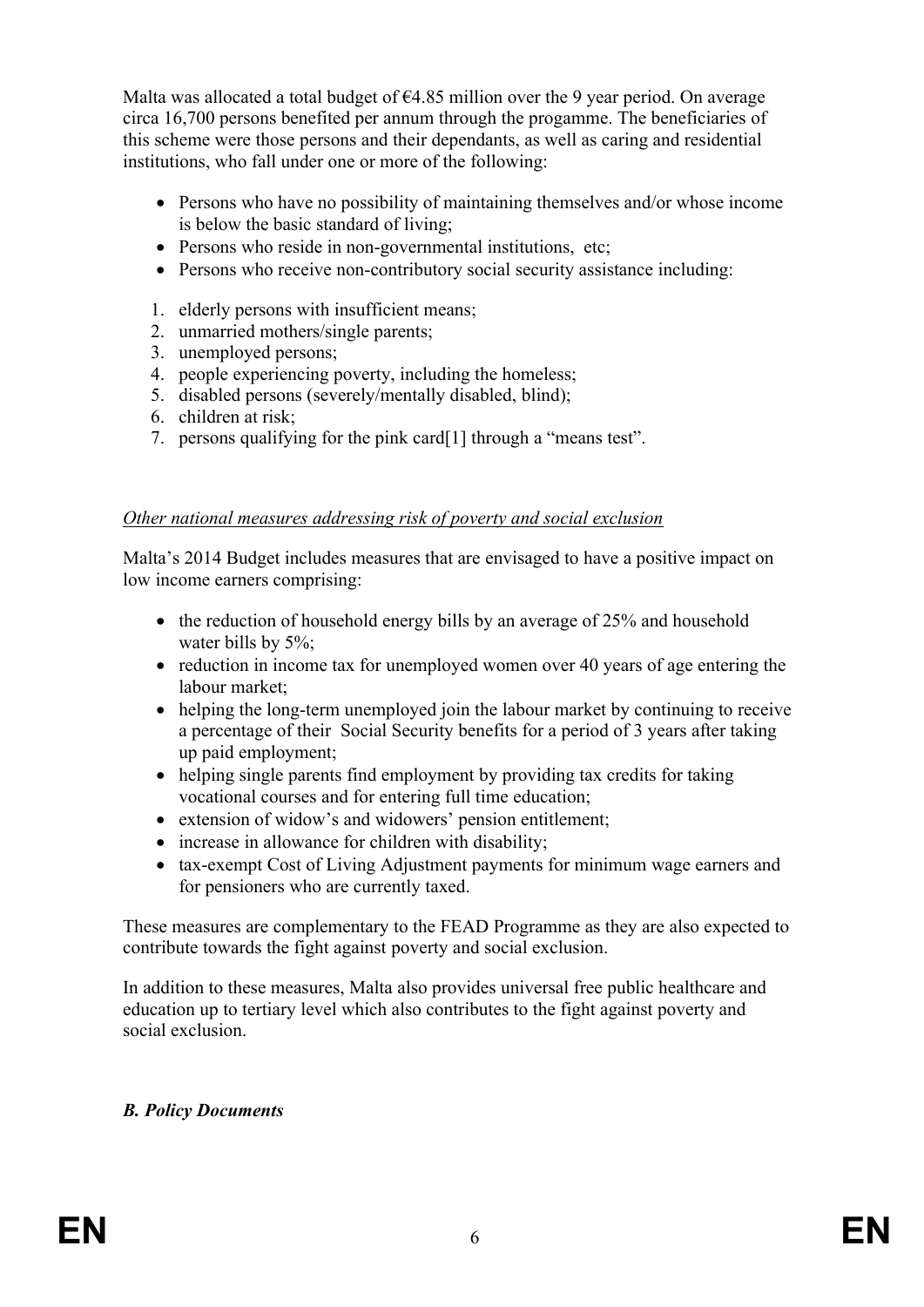Government is committed to continue giving particular attention to vulnerable groups who are at greater risk of poverty and social exclusion. Government is also addressing food nutrition and healthy living through a number of strategies it is implementing. In this regard, a number of policy documents have been taken into consideration in the preparation of this OP including:

- *Green paper – A Framework for Poverty Reduction and for Social Inclusion 2014 – 2024*, Ministry for the Family and Social Solidarity, 2014;
- *A Framework for Poverty Reduction and for Social Inclusion 2014 – 2024. Reflections by Caritas Malta on the Green Paper by the Ministry for the Family and Social Solidarity*, 2014;
- *National Policy on the Rights of Persons with Disability*, Kumitat Azzjoni Lejn Soċjetà Ġusta icw the Parliamentary Secretary For Rights of Persons With Disability And Active Ageing, 2014;
- *National Strategic Policy for Active Ageing*, Malta 2014-2020, National Commission for Active Ageing, 2013;
- *Food and Nutrition Policy and Action Plan 2014 – 2020*, Ministry for Health, 2014;
- *A Healthy weight for life: A national strategy for Malta 2012 – 2020, Ministry for Health, 2012.*

[1] The Second Schedule Part III card (characterised by the issue of a pink card) is mainly provided to entitled patients after an assessment of the total household income level; and is regulated through the Medical Aids grant under the Social Security Act (Cap. 318)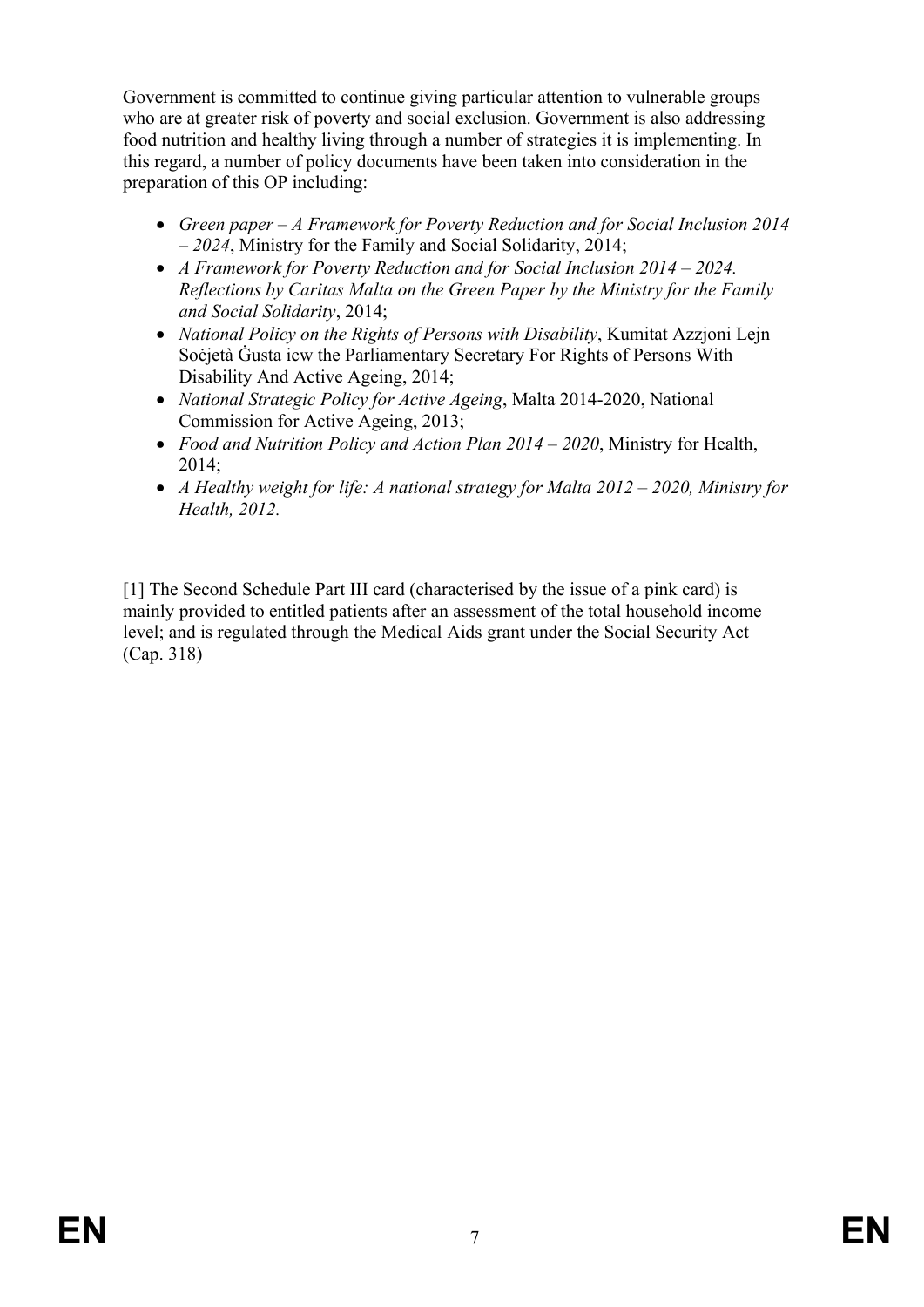### **3. IMPLEMENTATION**

#### **3.1 Identification of most deprived persons**

In identifying the most deprived persons, a working group representing the relevant stakeholders (section 4) was set up. Discussions were held in order to identify the target group, where different vulnerable groups were considered so as to establish objective selection criteria. Households with two or more dependent children together with nonsingle elderly households were identified as being at greater risk of poverty and social exclusion. Therefore, aid will be directed towards households with the lowest income (who are eligible for certain[1] non-contributory benefits) with 2 or more children or elderly persons. The IB will establish the eligible target group through the Social Security Department (SSD), whereby households that fit into any one of the following categories will be identified:

i. Households in receipt of non-contributory means tested benefits and having 2 or more children below the age of 16;

ii. Households having 2 or more children below the age of 16 with an income not exceeding 80% of National Minimum Wage (NMW)[2];

iii. Households having 2 or more children below the age of 16 with an income not exceeding the NMW[3];

iv. Non-single households eligible for non-contributory means tested age pension.

Categories i, iii and iv will indicatively receive the same worth of food items per distribution, whilst Category ii and all categories having 3 or more children below the age of 16 in their household will receive a food package of greater value (indicatively of 50% more) given that they are most at risk of poverty.

Any uncollected food may be redistributed to the target group already identified above (categories i to iv) starting with category ii.

[1] Single Unmarried Parent (SUP); Pensjoni tal-Wens (PW); Social Assistance (SA); Social Assistance Board (SAB); Social Assistance Carer (SAF); Special Unemployment Benefit (SUB); Unemployment Assistance (UA); Age Pension (AP).

[2] NMW is defined in Subsidiary Legislation 452.71

[3] Ibid.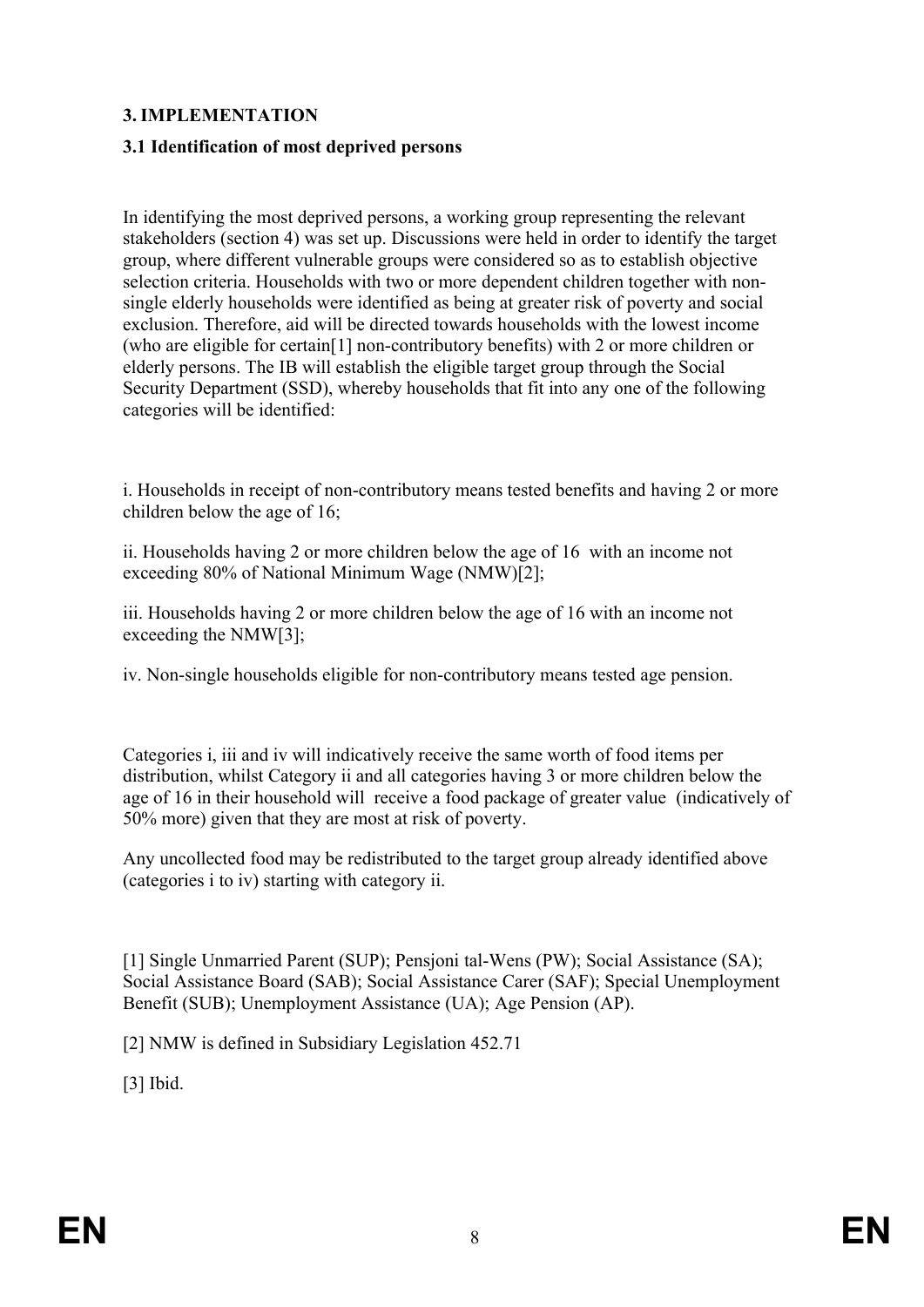### **3.2 Selection of operations**

The following are the types of operations that will be considered as eligible under this  $OP$ 

- Purchase of food by the IB and transport to the storage depots of POs. Each operation may cover a period between 12 to 36 months;
- Storage, transport and distribution of food by POs to the most deprived. Food will be provided to end recipients through POs indicatively three (3) times a year.
- Technical Assistance (TA) pursuant to Article 27(4). Selection of TA operations will be organised in a way which covers the whole implementation of the OP.

# *Common Criteria*

The following criteria will be applied to all types of operations:

- The operation respects eligibility rules set in the Art.  $22(2)$ ,  $(3)$ ,  $(4)$ , Art.  $23(1)$ ,  $(5)$ , (6), Art.26(2) (except for TA), Art.26(3) (for TA only) and Art.26(4);
- The operation takes into account the principles set out in Art.  $5(11)$ ,  $(12)$  and  $5(13)$ including, where relevant, requirements of national public procurement law; and
- The operation falls within the scope of the Fund and the Operational Programme.

### *Specific criteria*

The following specific criteria will be adopted depending on the nature of the operation:

- Purchase of food by the IB The type and quantity of food products purchased correspond to the identified needs, within the limit of available budget.
- Distribution of food by POs to end recipients The operation will be carried out by partner organizations selected in accordance with the criteria listed under Section 3.3.
- Technical Assistance the actions under this type of operation will support and accompany the programme implementation in accordance with Article 27(4) and corresponds to responsibilities of institutions as defined in the OP.

# **3.3 Selection of partner organisations**

The partner organisations will be selected through an open call which may cover a period between 12 to 36 months. The criteria for the selection of partner organisations are described below.

#### *Qualifying criteria*

- Organisations have to be either:
- 1. A public body; or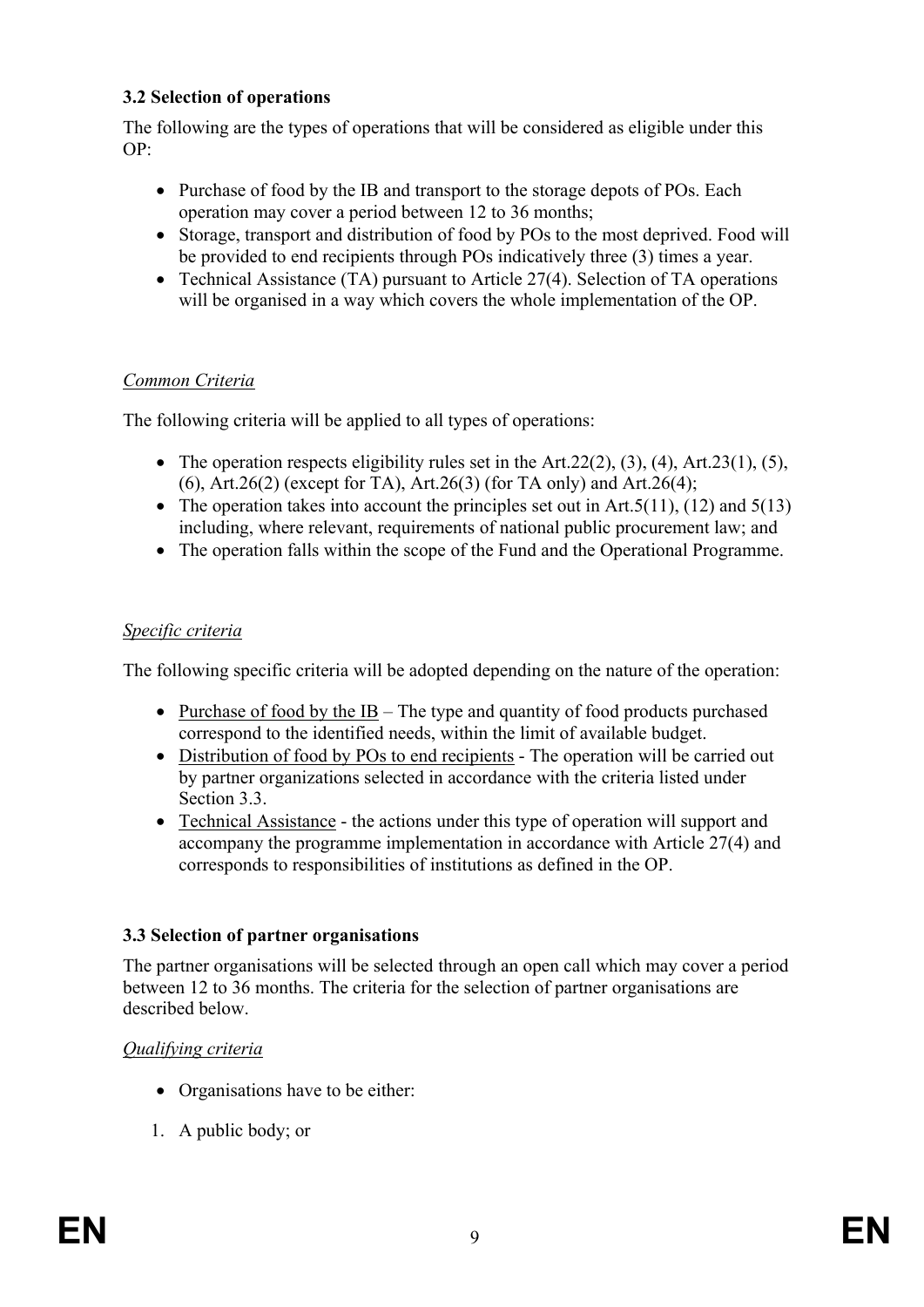- 2. An organisation enrolled with the Commissioner for Voluntary Organisations (unless the relevant exemption applicable at law is granted in line with national law) and it has been working in the field of charity or social inclusion of vulnerable groups during the last 12 months as of the deadline for submission of application.
- Organisations must have the administrative, financial and operational capacity to provide:
- 1. Safe storage of the food and its distribution to the persons who are entitled to receive the assistance concerned;
- 2. Accompanying measures (directly or indirectly in cooperation with other organisations), with the aim of alleviating social exclusion and/or tackling social emergencies in a more empowering and sustainable way as defined in section 2.2.1; and
- 3. Fulfillment of the requirements relating to information and publicity, management and control, monitoring of the operation.

#### *Ranking criteria*

Partner organisations will be ranked in terms of the following criteria:

- Previous experience of the organisation in the field of charity and social inclusion of vulnerable groups that correspond to the target groups of the OP;
- Previous experience of the organisation in the management of public funding (EU or state);
- Scope of the accompanying measures provided directly/indirectly by the PO;
- Geographical coverage of the most deprived areas.

#### **3.4 Complementarity with ESF**

Measures supported through FEAD will be complemented by ESF measures. The FEAD OP will ensure that effective emergency interventions are in place to address the basic needs of the most deprived persons, whilst measures identified under the ESF OP will target a wider group of persons and provide support in the form of enhancing employment prospects and of social inclusion interventions.

With respect to the ESF OP for Malta, Priority Axis 2 (Towards a More Inclusive Society) complements this Programme in its aim towards achieving a more inclusive society, through two specific objectives that overall are complementary to the scope of the FEAD programme.

Firstly, a specific objective under Investment Priority 1 of Priority Axis 2 aims to enhance active social inclusion by creating opportunities for all through several measures. Of particular relevance to the FEAD OP is the measure aimed at improving the life chances for disadvantaged children. This measure complements the FEAD OP as children are being targeted as a vulnerable group of society. The ESF measure aimed at reducing the impact of negative social inheritance in children, together with the provision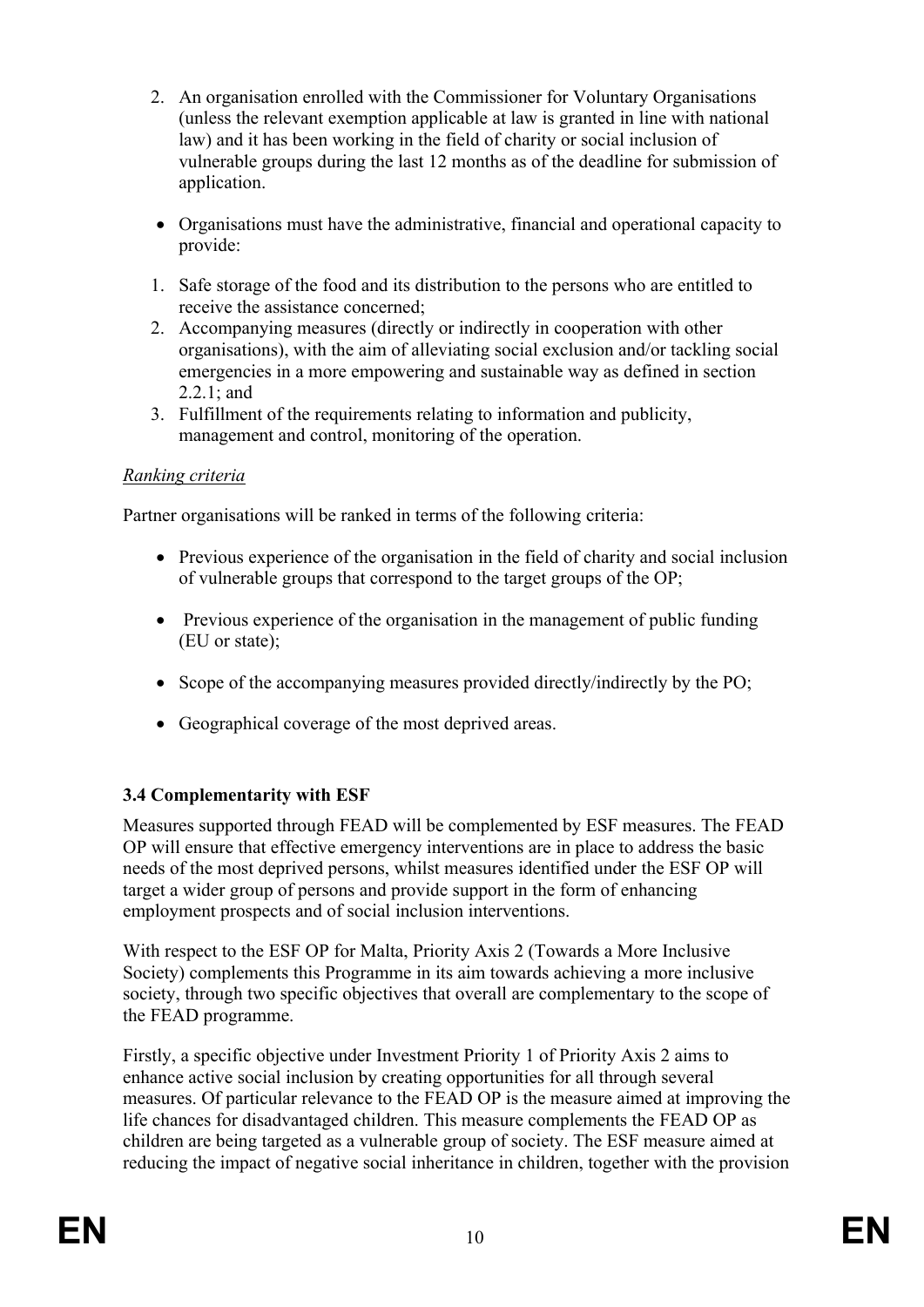of food supplies for children through the FEAD OP, will complement each other in working towards greater social inclusion for deprived children.

Another measure, also under Investment Priority 1 of Priority Axis 2, aims at empowering citizens to seize opportunities that will improve their life chances and help them achieve a better quality of life also complements the FEAD OP. In this regard, Government will support actions with a view to ensure that persons who are facing social exclusion are empowered, through the appropriate skills and knowledge, to help them combat vulnerability traps. Emphasis will therefore be placed on the elimination of barriers through training, education and other support measures which socially excluded persons and vulnerable groups might face.

In addition, the planned measure under Investment Priority 1 of Priority Axis 2 relating to the establishment of Social Development Centres (SDCs), may also complement the objectives of FEAD. Within these centres, Government plans to set up Family Resource Centres (FRCs) which are earmarked also to provide professional information, advice, assistance, support and education as a lifelong learning concept especially to those individuals coming from disadvantaged groups. Through ESF measures, focus will also be directed towards stimulating the development of parenting skills and competencies so as to foster the stability of the families whilst also empowering the different target groups to prevent dependency and promote/facilitate independent living as much as possible.

The specific objective of Investment Priority 2 of Priority Axis 2 aimed at reducing health inequalities and addressing health needs, will also seek to complement actions identified under the FEAD OP particularly through actions that promote healthier lifestyles. The selection of food items as supplied under the FEAD OP, are selected with a view to promote a healthy and balanced diet, which in turn supports the aim of promoting healthier lifestyles.

Hence, overall the measures identified in the ESF OP provide complementary measures that will enhance the impact of the FEAD OP.

# **3.5 Institutional set-up**

# *Managing Authority (MA)*

The Planning and Priorities Coordination Division within the Ministry for European Affairs and Implementation of the Electoral Manifesto is entrusted with the management and coordination of the FEAD and will fulfil its functions in terms of Article 32 of the FEAD Regulation.

The Division, designated in line with Article 35 and set up in line with established national procedures of the Government of Malta, established the Ministry responsible for social policy[1] as the Intermediate Body for FEAD, which will be delegated with a number of tasks. The relationship between the MA and the IB will be defined in an agreement. The MA will also ensure that the Partner Organisations will be provided with a document setting out the conditions for support, including the specific requirements concerning the food packages to be delivered under the operation, the financial plan and the time-limit for execution.

*Certifying Authority (CA)*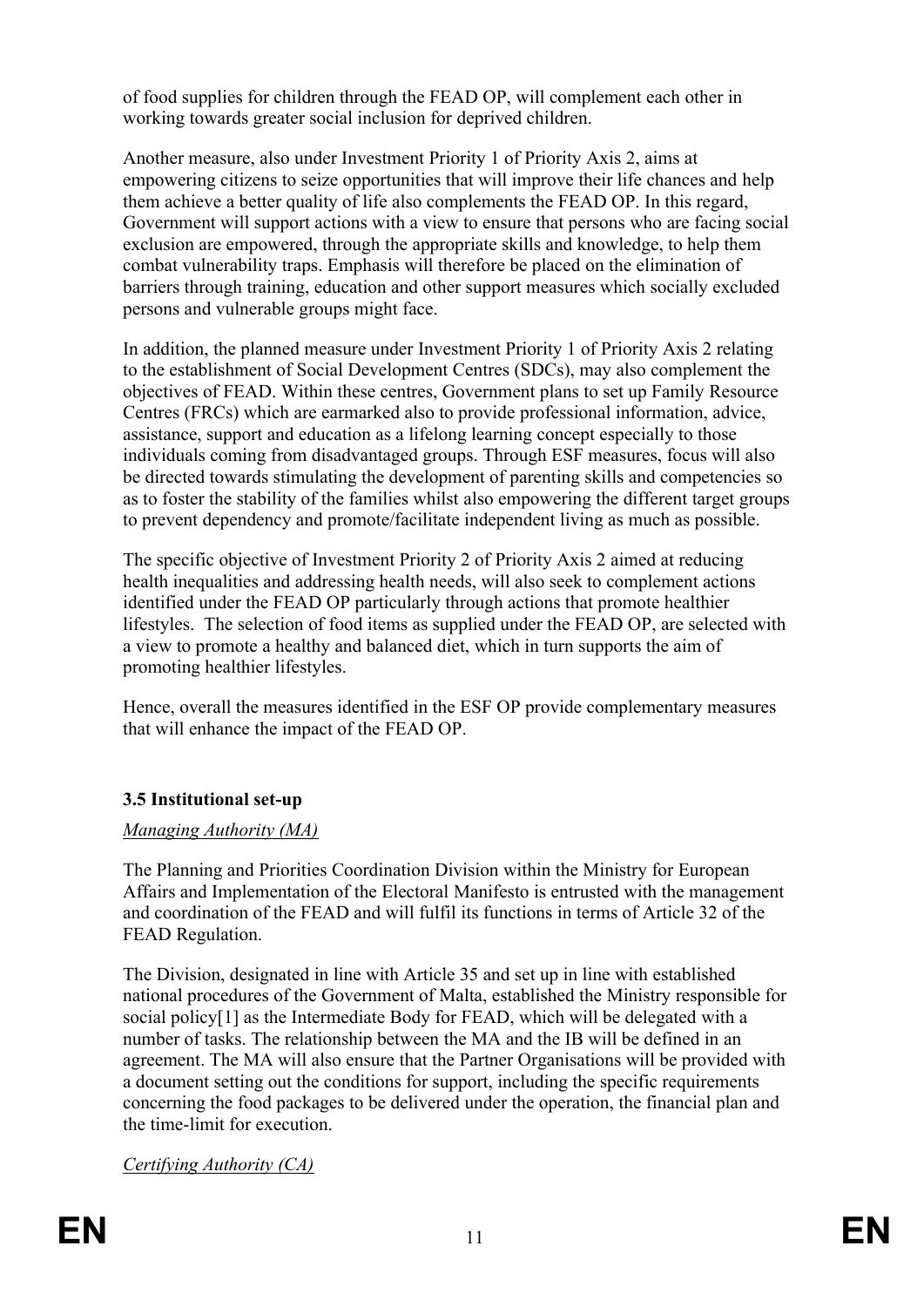The European Union (Paying Authority) Directorate within the Ministry for Finance is the certifying authority of the FEAD OP.

# *Audit Authority*

The Internal Audit and Investigations Department (IAID), within the Office of the Prime Minister, is the Audit Authority of the FEAD OP.

### *The Body to which payments will be made by the European Commission*

The Treasury, within the Ministry for Finance, is the body to which payments will be made by the European Commission.

[1] In 2014, the entrusted Ministry is the Ministry for the Family and Social Solidarity (MFSS)

# **3.6 Monitoring and evaluation**

In line with Article 28 of the FEAD Regulation, the management and control of the programme will provide for a computerized system for accounting, for the storage and transmission of financial data and data in relation to monitoring and reporting purposes. Data will be recorded and stored in line with Commission Delegated Regulation 532/2014[1]. This will be described in the management and control system which will be defined in a separate document.

A reporting system will be established to support the monitoring process of the programme. As a minimum, this will involve the preparation of an annual implementation report for the OP implemented in the previous financial year as required by Article 13 of the FEAD regulation and in line with the procedure established therein. This will be drafted in accordance with Article 2 of the Commission Delegated Regulation of 17.7.2014[2] , including information on the implementation of the programme by reference to the input, output and result common indicators set out in the Annex to the Delegated Regulation. Complementary to this, review meetings will be held between the Commission and the Maltese Authorities in line with Article 14 of the FEAD Regulation.

As part of the monitoring procedures, Partner Organisation/s will play an important role in:

- ensuring that only those eligible are provided food items under this programme;
- keeping track of the amount of food delivered to localities, per delivery;
- keeping track of food claimed at localities by eligible households, per delivery.

Such responsibility entrusted to the POs will be further facilitated as the IB will be issuing entitlement slips to the end recipients and food packages will be given upon the presentation of the entitlement slip to the POs.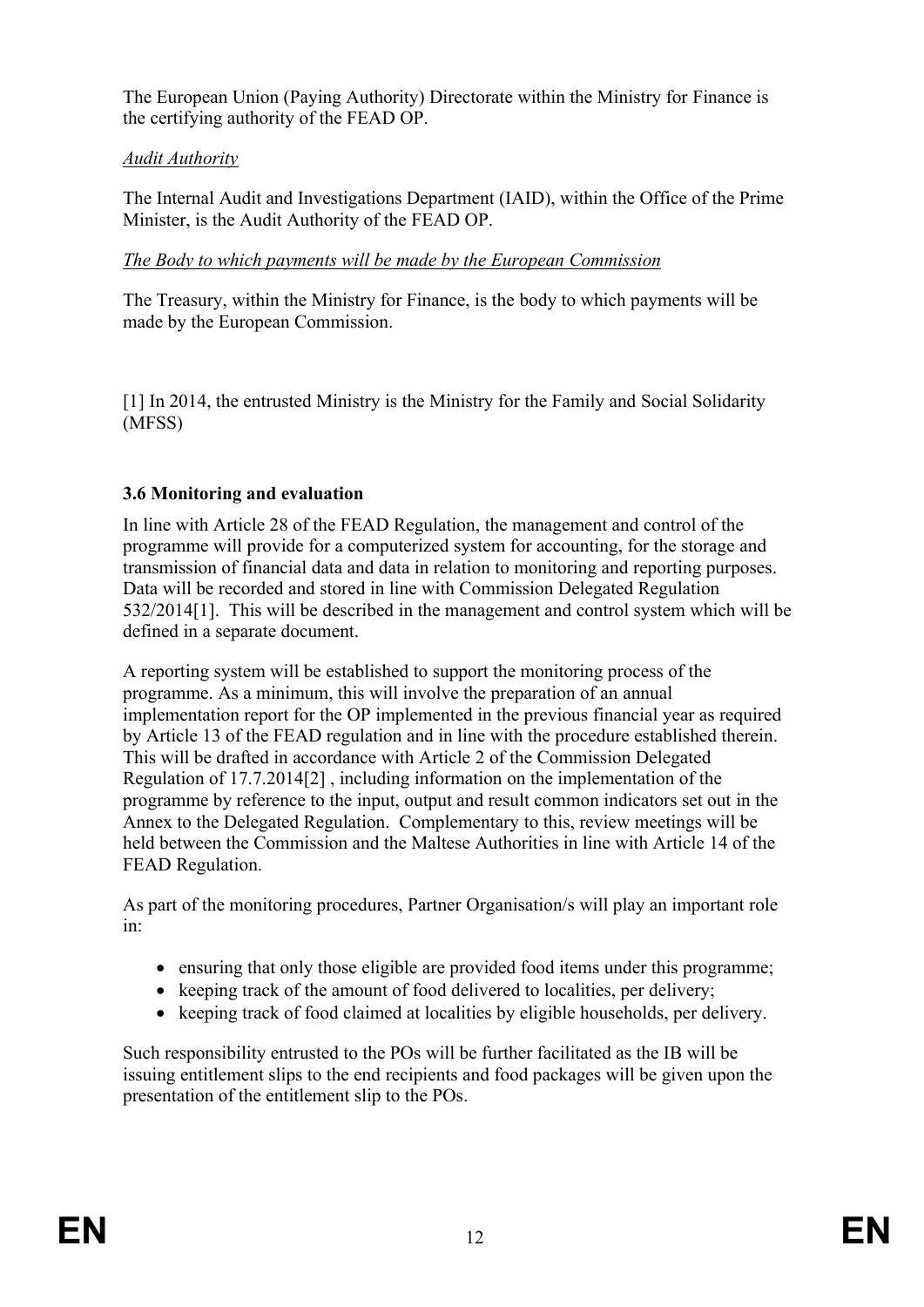Furthermore, the IB and the partner organisation/s will be required to comply with monitoring procedures developed for the implementation of this programme. This will be defined further in the management and control system.

An ex-ante evaluation was carried out in line with Article 16 of the FEAD Regulation. In addition, in terms of the structured survey on end recipients (to be carried out in 2017 and 2022) referred to under Article 17 (4), data collection procedures will be developed in accordance with the template to be adopted by the Commission.

[1] Commission Delegated Regulation (EU) No. 532/2014 of 13 March 2014 supplementing Regulation (EU) No 223/2014 of the European Parliament and of the Council on the Fund for European Aid to the Most Deprived.

[2] Commission Delegated Regulation (EU) No…/… of 17.7.2014 supplementing Regulation (EU) No 223/2014 of the European Parliament and of the Council on the Fund for European Aid to the Most Deprived by laying down the content of the annual and final implementation reports, including the list of common indicators.

### **3.7 Technical assistance**

A maximum of 5% of the fund allocation will go towards measures that support technical assistance to finance activities such as programme preparations, management and control related functions, evaluation, and publicity and information activities in accordance with FEAD Regulation Article 27 (4). The specific actions to be financed may include amongst others salaries, the computerised management system, publicity measures such as adverts, the drafting of the Material Assistance Operational Programme for the FEAD, the implementation of a structured survey on end participants, consumables, the entitlement slips to be distributed to the end recipients and other actions that are deemed appropriate for the proper implementation of this operational programme.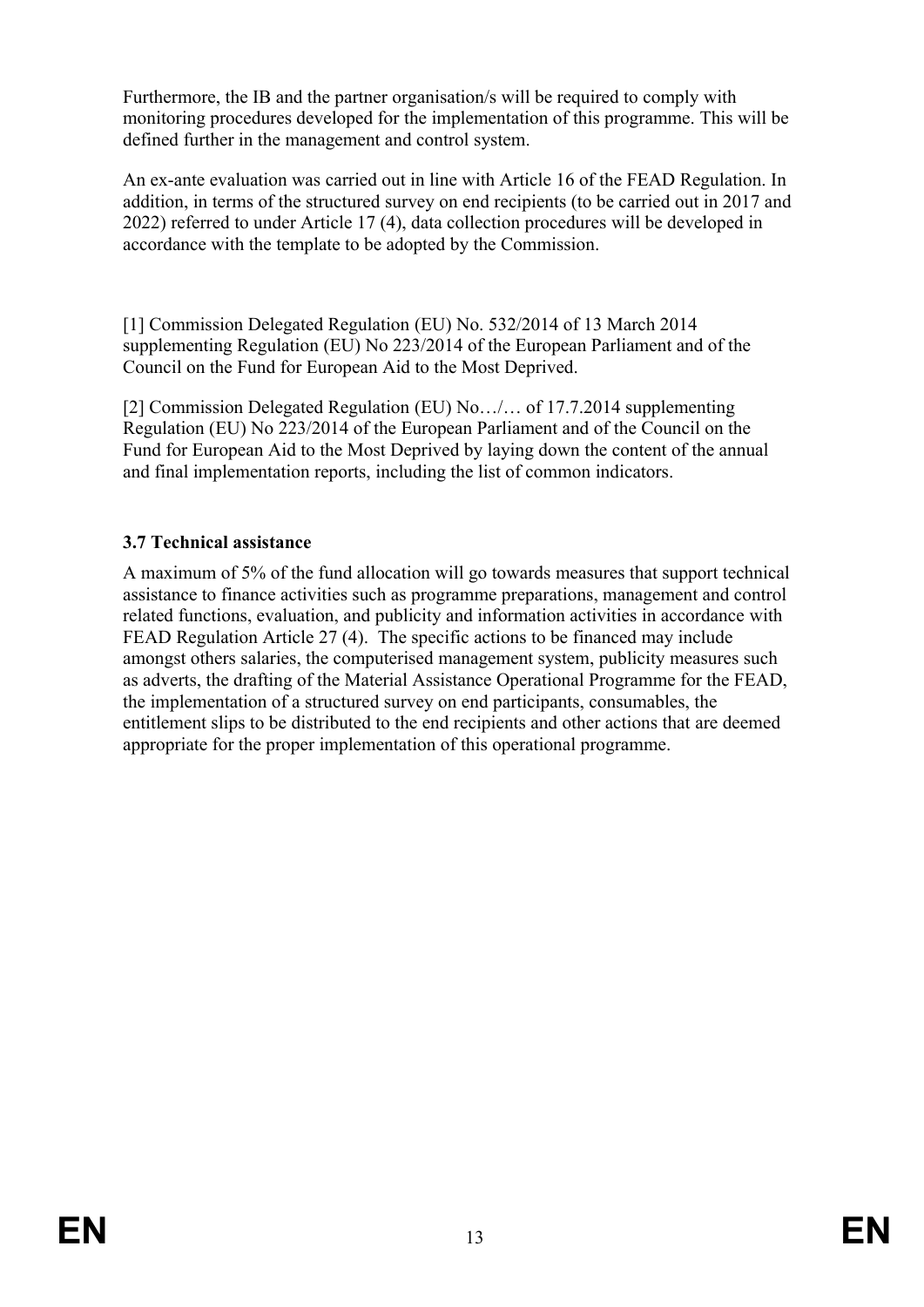# **4. INVOLVEMENT OF STAKEHOLDERS**

#### *Preparation of the OP*

In accordance with the FEAD regulation, this OP has been prepared by respecting the partnership principle. In April 2013, MFSS set up a working group to discuss the FEAD OP for 2014-2020. The working group is composed of representatives from various departments and entities within MFSS, including those responsible for policy development, welfare services, social security, programme implementation and EU affairs; Ministry for European Affairs and the Implementation of the Electoral Manifesto; Ministry of Finance; Department of Local Government; Local Council Association; Foundation for Social Welfare Services; Malta Anti-Poverty Forum; and POs responsible for the 2005-2013 Food Programme.

Four meetings were held during which key issues relating to FEAD OP were discussed. Suggestions in relation to the criteria of target recipients and material deprivation to be addressed were provided by stakeholders. Based on the experience of 2005-2013 Programme, suggestions included providing food to the most deprived rather than the most vulnerable. It was also suggested to use the SSD to extract eligible groups. The categories as defined in Section 3.1 were established through discussions which unfolded during working group meetings. The preparation of the OP also considered feedback gathered during the consultation process for the Green Paper on Poverty and Social Exclusion 2014–2024.

#### *Implementation of the OP*

This OP is concerned with the provision of food and does not require a Monitoring Committee to be set up. In terms of Article 32(2)(b) of the FEAD Regulation, the MA is to consult with the stakeholders, including amongst others, the IB and the POs, in relation to the annual implementation reports. Where applicable, the relevant stakeholders will be invited to participate in the yearly review meetings to be held between Malta and the Commission in terms of Article 14 of the FEAD Regulation.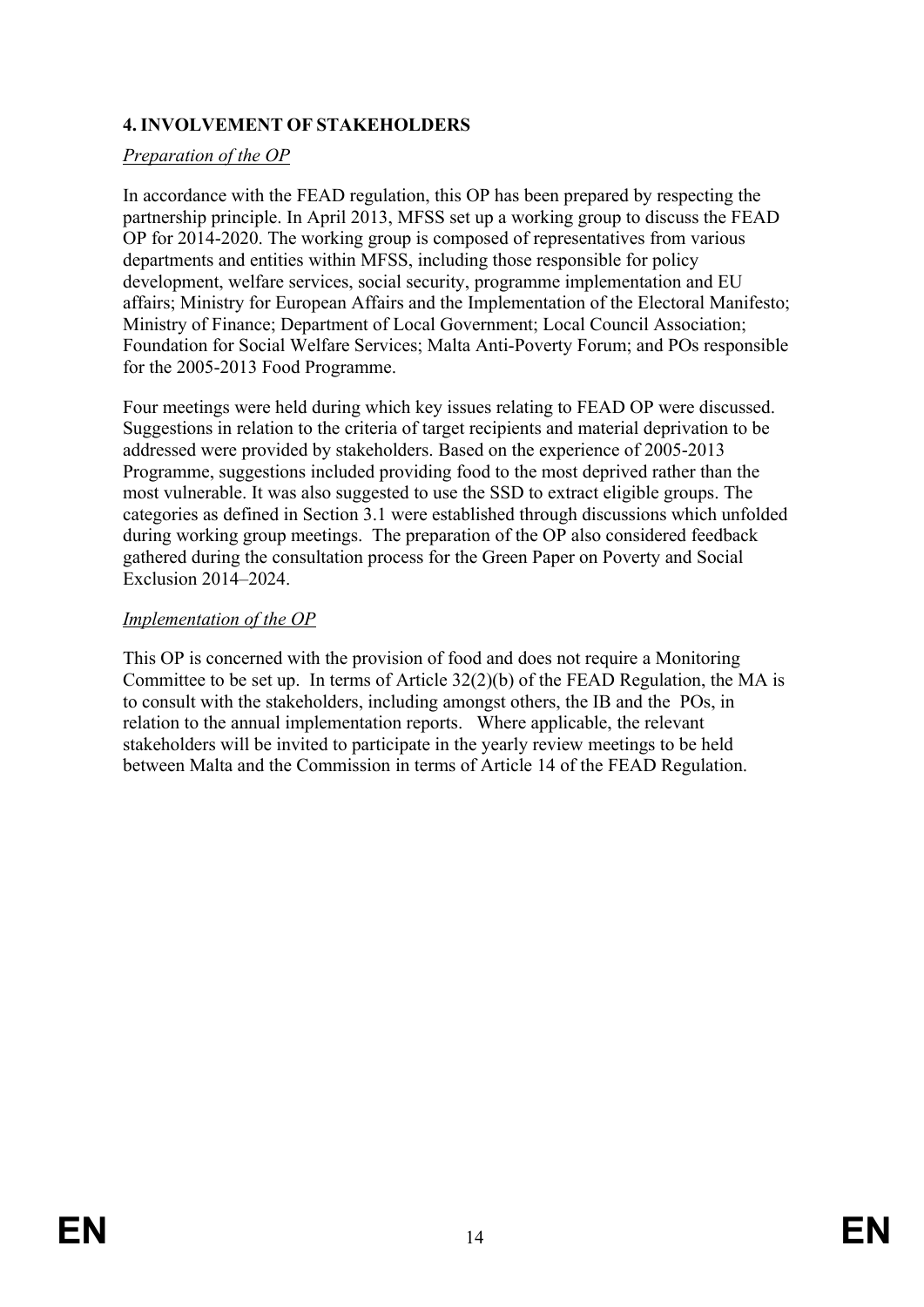#### **5. FINANCIAL PLAN**

**5.1 Financing plan of the operational programme giving the annual commitment of the Fund and corresponding national co-financing in the operational programme (in €).**

| Year         | Fund         | <b>National co-</b> | <b>Public</b> | Co-financing  |
|--------------|--------------|---------------------|---------------|---------------|
|              |              | financing           | expenditure   | rate          |
|              | (a)          | (b)                 | $(c)=(a)+(b)$ | $(d)=(a)/(c)$ |
| 2014         | 530,604.00   | 93,636.00           | 624,240.00    |               |
| 2015         | 541,216.00   | 95,509.00           | 636,725.00    |               |
| 2016         | 552,040.00   | 97,419.00           | 649,459.00    |               |
| 2017         | 563,081.00   | 99,367.00           | 662,448.00    |               |
| 2018         | 574,343.00   | 101,355.00          | 675,698.00    |               |
| 2019         | 585,830.00   | 103,382.00          | 689,212.00    |               |
| 2020         | 597,546.00   | 105,449.00          | 702,995.00    |               |
| <b>Total</b> | 3,944,660.00 | 696,117.00          | 4,640,777.00  | 85.00         |

**5.2 Financing plan giving the amount of the total financial appropriations of the support from the operational programme for each type of material deprivation addressed** as well as the corresponding accompanying measures (in  $\epsilon$ ).

| Type of material assistance     | <b>Public expenditure</b> |
|---------------------------------|---------------------------|
| Technical assistance            | 232,038.00                |
| 1 - Food Deprivation            | 4,408,739.00              |
| of which, accompanying measures | 0.00                      |
| <b>Total</b>                    | 4,640,777.00              |